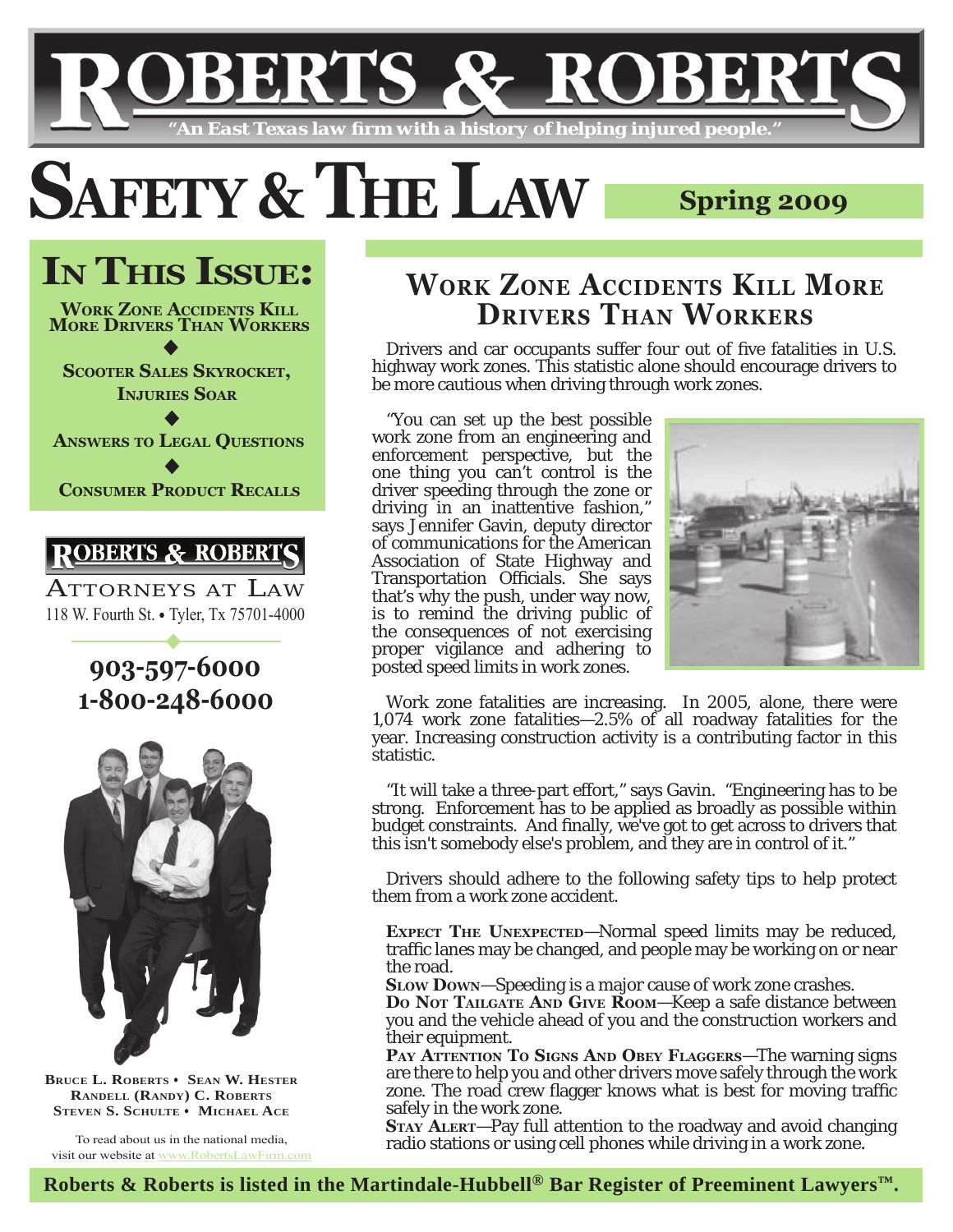# **SCOOTER SALES SKYROCKET, INJURIES SOAR**

The Consumer Product Safety Commission (CPSC) has reported that emergency room-treated injuries relating to popular lightweight scooters has increased sixteen-fold in recent years. In these recent years, there have been

a significant number of scooter-related injuries<br>treated in emergency rooms throughout the United States, and some of these injuries have resulted in death. A large percentage of these injuries were to children below 15 years of age.

CPSC recommends that riders, and especially children, wear proper safety gear, including a helmet and knee and elbow pads to help prevent injuries. CPSC has estimated that more than half of the injuries could have been prevented or reduced in severity if protective gear had been worn by scooter riders.

These scooters, which first went on the market in the Unites States, are new versions of the foot propelled scooters that were first popular in the 1950s. They are made of lightweight metal and

have small low friction wheels similar to those on inline skates. They usually cost between \$50 and \$120, typically weigh less than 10 pounds, and can be folded for easy portability.

Most injuries occurred when riders fell from the scooter. Fractures and dislocations, primarily to the arms and hands, accounted for about one-quarter of the injuries. The best investment against injury is protective gear, which can typically cost less than \$30.

CPS recommends that riders adhere to the following safety guidelines:

- Always wear a helmet that meets CPSC's bike helmet standard, along with knee and elbow pads.
- Make sure both handle bars and the steering columns are securely locked in place before riding.
- Routinely check all nuts and bolts to be sure they are secure.
- Always ride the scooters on smooth, paved surfaces without any motor vehicle traffic. You should avoid streets, or surfaces with water, sand, gravel, and dirt.
- Do not ride the scooter at night.

# **ROBERTS & ROBERTS**

#### *Our Attorneys Specialize in Representing Victims of:*

- **● Bodily Injury and Wrongful Death**
- **● Truck, Auto, and Motorcycle Accidents**
- **● Unsafe Equipment, Products, and Toys**
- **● Toxic Chemical Exposures**
- **● Unsafe Medical Devices and Drugs**
- **● Watercraft and Swimming Accidents**
- **● Unsafe Premises**
- **● Insurance Claims**
- **● Industrial and Construction Accidents**
	- **● Falls, Fires, and Electrical Accidents**
	- **● Sports, Guns, and Recreational Accidents**
	- **● Professional Malpractice, including**
	- **Legal Malpractice**
	- **● Oil Field Accidents**
	- **● Nursing Home Neglect**
	- **● On-The-Job Injuries**

#### **THE INITIAL CONSULTATION IS FREE.**

The attorney's fee is a percentage of your recovery. You are not obligated to pay any attorney's fee, court costs, or other legal expenses unless you are compensated.

**If you know of someone who is injured, call Roberts & Roberts...** *The call costs you nothing...It can mean everything.*

**903-597-6000 • 1-800-248-6000**

**All calls are answered 24 hours a day, 7 days a week.**

**www.RobertsLawFirm.com ww.RobertsLawFirm.com**





 **YOUR RIGHT TO RECOVER YOUR PROPERTY DAMAGE DEDUCTIBLE** *Question:*

My car was hit by an uninsured driver. My insurance company paid for the damage to my car, but I am still out my \$250.oo deductible. Do I have any rights?

# *Answer:*

Yes. If the other driver was at fault, your insurance company must bring an action against the other driver to collect your deductible. Your insurance company is required to do this within 12 months after paying your claim. If it does not, then your insurance company must pay you the amount of the deductible.

There is an exception to this law - if your insurance company properly notifies you of its decision not to pursue collection, it does not have to pay your deductible. It must notify you in writing of its decision and it must authorize you to bring your own action against the other driver.

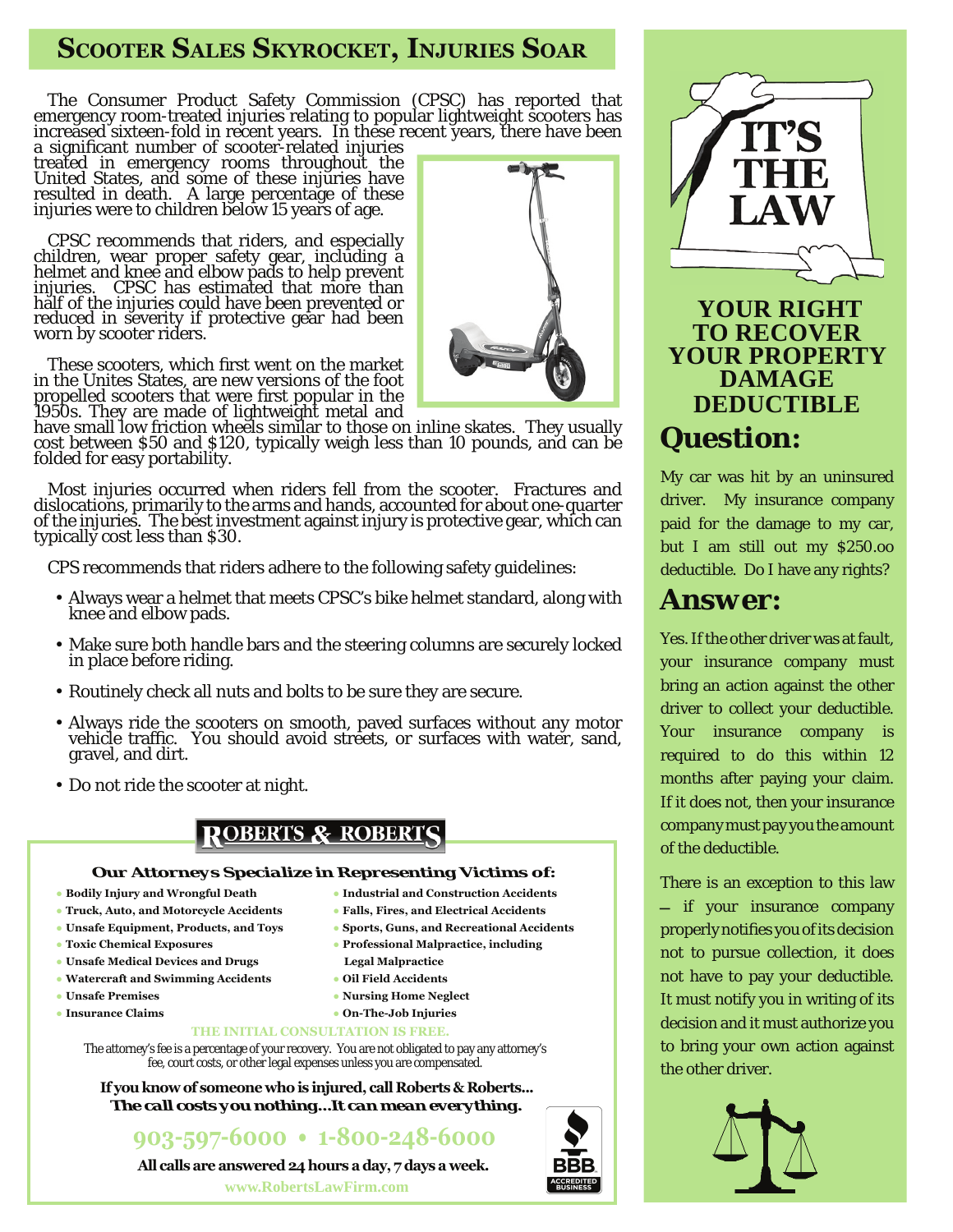# **THE ATTORNEYS OF ROBERTS & ROBERTS**



Randy has been recognized in Time, **RANDELL(RANDY) C. ROBERTS**

Newsweek, Ladies Home Journal, and the Texas Lawyer as well as on CNN and NBC's Dateline for his role in uncovering the documents that led to the recall of the Firestone Radial ATX and Wilderness lines of tires. His ground breaking case against Firestone is featured

in McGraw-Hill's college textbook on corporate crime entitled Criminology and the Criminal Justice System. Randy has been named a "Texas Super Lawyer" by Texas Monthly because of his success in representing people injured by unsafe products. He is Board Certified in Personal Injury Trial Law by the Texas Board of Legal Specialization.



#### **SEANW. HESTER**

Sean attended Baylor University Law School where he earned his Doctorate of Jurisprudence (J.D.) in 1992. Sean practiced law as a solo practitioner representing injured people for many years before joining Roberts & Roberts. In addition to trying lawsuits, Sean has handled several appeals. Sean

was selected as a "Texas Super Lawyer-Rising Star" by Texas Monthly which is an honor given to only 2.5% of Texas Attorneys each year. Sean is Board Certified in Personal Injury Trial Law by the Texas Board of Legal Specialization.





#### **BRUCEL. ROBERTS**

Bruce attended the University of Texas School of Law, graduating in 1981. After working for a year in the Twelfth Court of Appeals for the State of Texas, he joined his brother in forming the law firm now known as Roberts & Roberts. In addition to being Board Certified in Personal Injury

Trial Law by the Texas Board of Legal Specialization, he has also been recognized as a Civil Trial Advocate by the National Board of Civil Trial Advocacy. He is a member of the State Bar College of the State of Texas.



#### **MICHAEL ACE**

Mike attended Baylor University (B.B.A. 1980) and Baylor University School of Law (J.D. 1982). He began his legal career in 1982 with the Tyler law firm now known as Ramey & Flock. Mike has always concentrated his practice in personal injury and civil trial law. In 1990, he was awarded Certificates of Special Competence in

Personal Injury Trial Law and Civil Trial Law by the Texas Board of Legal Specialization. He has also had the privilege of serving on the Texas Supreme Court Pattern Jury Charge Committee. In 2000, Mike was credentialed by the National Mediation Academy and has served as a mediator in a variety of personal injury and civil trial matters.



#### **STEVEN S. SCHULTE**

Steven received a Doctorate of Jurisprudence (J.D.) and a Master of Laws (LL.M.) in Taxation from Southern Methodist University's Dedman School of Law in 2005 and in 2006 respectively. While in law school, Steven participated in the SMU civil legal clinic as a student attorney and as chief

counsel. In addition to the civil clinic, Steven served as a legal research assistant for a sole practitioner in Dallas, Texas. Steven also has experience working as an extern with the United States Department of Justice, Bureau of Alcohol, Tobacco and Firearms.



*Located beside Bergfeld Park on Broadway.*